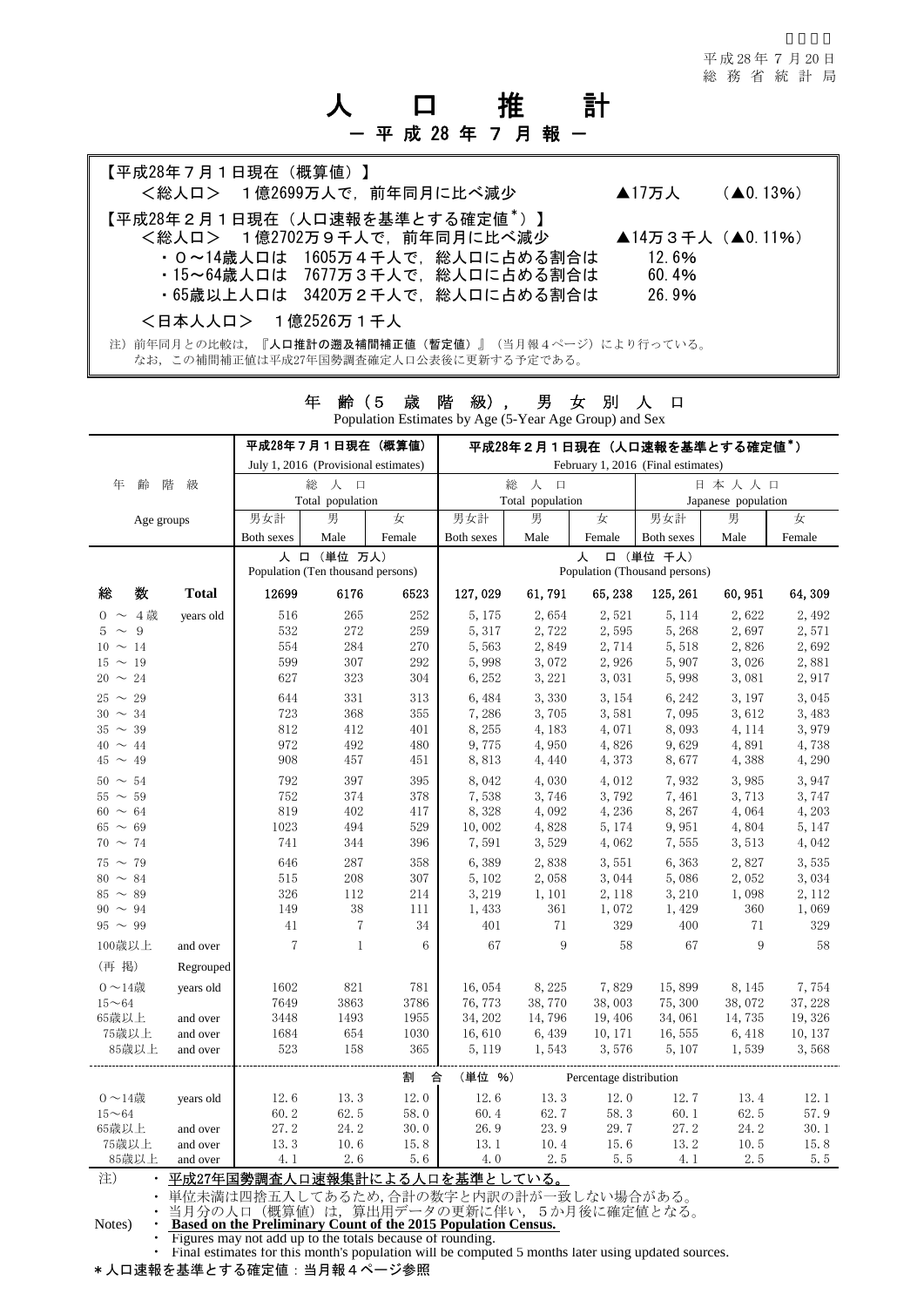#### 参考表 全国人口の推移

Reference Time Series of Population Estimates

総人口(確定値)

#### 平成27年9月以前:平成22年国勢調査基準 平成27年11月以降:平成27年国勢調査人口速報集計基準 Total population (Final estimates)

|                |                      |                      | 人<br>$\Box$  | 増<br>減                                   | 2)          |                     | Population change                          |             |                        |
|----------------|----------------------|----------------------|--------------|------------------------------------------|-------------|---------------------|--------------------------------------------|-------------|------------------------|
| 年<br>月         | 月初人口 <sup>1)</sup>   | 増<br>純<br>Net change | 減            | 3)<br>然<br>熊<br>自<br>動<br>Natural change |             |                     | 4)<br>能<br>社<br>会<br>動<br>Migration change |             |                        |
| Year and month | Population as of     | 増減数                  | 増減率5)        | 出生児数                                     | 死亡者数        | 自然増減<br>Natural     | 入国者数                                       | 出国者数        | 社会増減<br>Net            |
|                | 1st of each month    | Number<br>$(6)+(9)$  | Rate<br>(%o) | Live Births                              | Deaths      | change<br>$(4)-(5)$ | Entries                                    | Exits       | migration<br>$(7)-(8)$ |
|                | (1)                  | (2)                  | (3)          | (4)                                      | (5)         | (6)                 | (7)                                        | (8)         | (9)                    |
| 平成22年 2010     | 7)<br>128, 057, 352  |                      |              |                                          |             |                     |                                            |             |                        |
| 23年 2011       | 127, 798, 704        | $-258,648$           | $-2.02$      | 1, 073, 170                              | 1, 252, 834 | $-179,664$          | 2,685,681                                  | 2,764,665   | $-78,984$              |
| 24年 2012       | 127, 515, 133        | $-283,571$           | $-2.22$      | 1,046,533                                | 1, 251, 299 | $-204,766$          | 2,756,710                                  | 2, 835, 515 | $-78,805$              |
| 25年 2013       | 127, 297, 686        | $-217,447$           | $-1.71$      | 1, 045, 026                              | 1, 276, 851 | $-231,825$          | 2,796,384                                  | 2,782,006   | 14, 378                |
| 26年 2014       | 127, 082, 819        | $-214,867$           | $-1.69$      | 1,022,663                                | 1, 273, 916 | $-251, 253$         | 2,910,793                                  | 2,874,407   | 36, 386                |
| 27年 2015       | 9)<br>127, 110, 047  | $-180, 810$          | $-1.42$      | 1, 024, 793                              | 1, 300, 041 | $-275, 248$         | 3,079,784                                  | 2, 985, 346 | 94, 438                |
| 平成26年 2014     |                      |                      |              |                                          |             |                     |                                            |             |                        |
| 2月 Feb.        | 127, 186, 509        | $-50, 395$           | $-0.40$      | 75,091                                   | 110,536     | $-35, 445$          | 196, 827                                   | 211,777     | $-14,950$              |
| 3月 Mar.        | 127, 136, 114        | $-341$               | $-0.00$      | 80, 517                                  | 114, 406    | $-33,889$           | 277, 613                                   | 244,065     | 33, 548                |
| 4月 Apr.        | 127, 135, 773        | $-38, 215$           | $-0.30$      | 79,549                                   | 104, 841    | $-25, 292$          | 239, 339                                   | 252, 262    | $-12,923$              |
| 5月 May         | 127, 097, 558        | 15,079               | 0.12         | 84, 372                                  | 101,612     | $-17, 240$          | 230, 458                                   | 198, 139    | 32, 319                |
| 6月 June        | 127, 112, 637        | 19, 163              | 0.15         | 82,693                                   | 93, 177     | $-10,484$           | 223, 736                                   | 194,089     | 29,647                 |
| 7月 July        | 127, 131, 800        | $-9,736$             | $-0.08$      | 90, 930                                  | 96, 525     | $-5,595$            | 256, 528                                   | 260,669     | $-4, 141$              |
| 8月 Aug.        | 127, 122, 064        | $-75,870$            | $-0.60$      | 88, 355                                  | 98, 414     | $-10,059$           | 306, 423                                   | 372, 234    | $-65, 811$             |
| 9月 Sept.       | 127, 046, 194        | 36, 625              | 0.29         | 91, 941                                  | 98, 243     | $-6, 302$           | 261, 442                                   | 218, 515    | 42, 927                |
| 10月 Oct.       | 127, 082, 819        | $-339$               | $-0.00$      | 90, 266                                  | 104,820     | $-14,554$           | 220, 188                                   | 205, 973    | 14, 215                |
| 11月 Nov.       | 127, 082, 480        | $-18, 140$           | $-0.14$      | 81,739                                   | 108, 552    | $-26,813$           | 189, 411                                   | 180,738     | 8,673                  |
| 12月 Dec.       | 127, 064, 340        | $-48, 475$           | $-0.38$      | 92,079                                   | 124,609     | $-32,530$           | 258, 102                                   | 274,047     | $-15,945$              |
| 平成27年 2015     |                      |                      |              |                                          |             |                     |                                            |             |                        |
| 1月 Jan.        | 127, 015, 865        | $-24,610$            | $-0.19$      | 81,768                                   | 132, 922    | $-51, 154$          | 274, 121                                   | 247, 577    | 26, 544                |
| 2月 Feb.        | 126, 991, 255        | $-94,776$            | $-0.75$      | 77, 257                                  | 110,733     | $-33,476$           | 199,006                                    | 260, 306    | $-61, 300$             |
| 3月 Mar.        | 126, 896, 479        | 42, 903              | 0.34         | 83, 465                                  | 114, 314    | $-30,849$           | 323, 782                                   | 250,030     | 73, 752                |
| 4月 Apr.        | 126, 939, 382        | $-35, 211$           | $-0.28$      | 83, 924                                  | 105, 366    | $-21,442$           | 254,693                                    | 268, 462    | $-13,769$              |
| 5月 May         | 126, 904, 171        | 25, 176              | 0.20         | 84,648                                   | 103, 183    | $-18,535$           | 249,637                                    | 205, 926    | 43, 711                |
| 6月 June        | 126, 929, 347        | 29, 125              | 0.23         | 84, 277                                  | 95, 272     | $-10,995$           | 233, 779                                   | 193,659     | 40, 120                |
| 7月 July        | 126, 958, 472        | $-16, 100$           | $-0.13$      | 90, 128                                  | 99,810      | $-9,682$            | 269, 377                                   | 275, 795    | $-6,418$               |
| 8月 Aug.        | 126, 942, 372        | $-66,718$            | $-0.53$      | 87, 390                                  | 101,708     | $-14,318$           | 325,008                                    | 377, 408    | -52, 400               |
| 9月 Sept.       | 126, 875, 654        | 26, 355              | 0.21         | 87,852                                   | 98,752      | $-10,900$           | 282,680                                    | 245, 425    | 37, 255                |
| 10月 Oct.       | 9)<br>127, 110, 047  | 800                  | 0.01         | 87, 259                                  | 108, 457    | $-21,198$           | 243, 317                                   | 221, 319    | 21,998                 |
| 11月 Nov.       | 11)<br>127, 110, 847 | $-7,357$             | $-0.06$      | 82, 290                                  | 107, 385    | $-25,095$           | 204, 331                                   | 186, 593    | 17,738                 |
| 12月 Dec.       | 11)<br>127, 103, 490 | $-60,077$            | $-0.47$      | 89,640                                   | 119,077     | $-29,437$           | 272,610                                    | 303, 250    | $-30,640$              |
| 平成28年 2016     |                      |                      |              |                                          |             |                     |                                            |             |                        |
| 1月 Jan.        | 11)<br>127, 043, 413 | $-14,371$            | $-0.11$      | 79, 401                                  | 123, 326    | $-43,925$           | 309, 305                                   | 279,751     | 29,554                 |
| 2月 Feb.        | 11)<br>127, 029, 042 |                      |              |                                          |             |                     |                                            |             |                        |

1) 各年の人口は,当該年の10月1日現在の人口。各月の人口は,当該月の1日現在の人口。

2) 各年の「人口増減」は,前年10月~当年9月の計。各月の「人口増減」は,当該1か月分の数値。

- 3) 「人口動態統計」(厚生労働省)による。
- 4) 「出入国管理統計」(法務省)による。
- 5) 増減数を期首人口で除したもの。(千人比:‰)
- 6) 法務省資料による。
- 7) 平成22年国勢調査による人口。
- 8) 平成22年国勢調査による日本人人口に,総人口に対する日本人人口の割合であん分した国籍不詳を含めたもの。
- 9) 平成27年国勢調査人口速報集計による人口。
- 10) 平成27年国勢調査人口速報集計による総人口を平成22年国勢調査を基準とした人口の比率によりあん分して 算出している。
- 11) 平成27年国勢調査人口速報集計による人口を基準としている。
- ◇ 平成22年11月以降の各月1日現在人口は,平成27年国勢調査の確定人口公表後に同人口を基準とした確定値に

更新する予定である。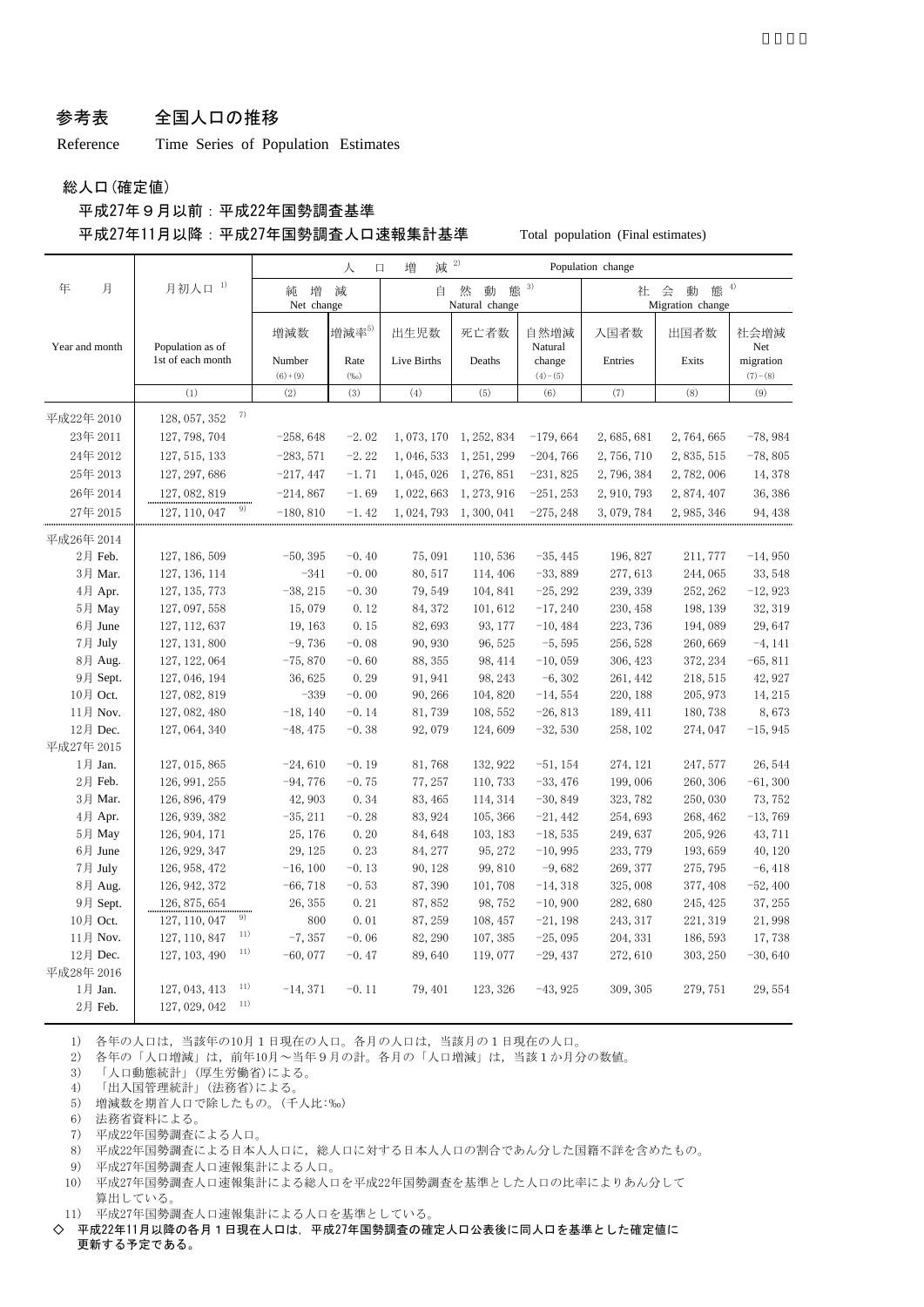#### 参考表 全国人口の推移

Reference Time Series of Population Estimates

日本人人口(確定値)

#### 平成27年9月以前:平成22年国勢調査基準 平成27年11月以降:平成27年国勢調査人口速報集計基準 Japanese population (Final estimates)

|                |                                |                            |                | 増<br>人<br>口 | 2)<br>減                       | Population change     |          |                                 |                          |                               |
|----------------|--------------------------------|----------------------------|----------------|-------------|-------------------------------|-----------------------|----------|---------------------------------|--------------------------|-------------------------------|
| 年<br>月         | 月初人口 <sup>1)</sup>             | 増<br>純<br>Net change       | 減              | 自           | 然<br>動<br>熊<br>Natural change | 3)                    | 社        | 動<br>熊<br>会<br>Migration change | 4)                       | 国籍の異動 <sup>6)</sup><br>による純増減 |
| Year and month | Population as of               | 増減数                        | 増減率5)          | 出生児数        | 死亡者数                          | 自然増減<br>Natural       | 入国者数     | 出国者数                            | 社会増減<br>Net              | Net increase<br>or decrease   |
|                | 1st of each month              | Number<br>$(15)+(18)+(19)$ | Rate<br>$(\%)$ | Live Births | Deaths                        | change<br>$(13)-(14)$ | Entries  | Exits                           | migration<br>$(16)-(17)$ | by change<br>of nationality   |
|                | (10)                           | (11)                       | (12)           | (13)        | (14)                          | (15)                  | (16)     | (17)                            | (18)                     | (19)                          |
| 平成22年 2010     | 126, 381, 728 $^{8}$           |                            |                |             |                               |                       |          |                                 |                          |                               |
| 23年 2011       | 126, 180, 135                  | $-201,593$                 | $-1.60$        | 1,061,484   | $1, 246, 312 -184, 828$       |                       | 798, 792 | 826, 503                        | $-27,711$                | 10,946                        |
| 24年 2012       | 125, 957, 139                  | $-222,996$                 | $-1.77$        | 1, 033, 817 | $1, 244, 797 -210, 980$       |                       | 887,670  | 910, 828                        | $-23, 158$               | 11, 142                       |
| 25年 2013       | 125, 704, 434                  | $-252,705$                 | $-2.01$        | 1,031,818   | 1, 270, 240 -238, 422         |                       | 903, 217 | 926, 289                        | $-23,072$                | 8,789                         |
| 26年 2014       | 125, 431, 416                  | $-273,018$                 | $-2.17$        | 1,008,296   | $1, 267, 304 -259, 008$       |                       | 928, 759 | 952, 213                        | $-23, 454$               | 9, 444                        |
| 27年 2015       | $125, 361, 589$ <sup>10)</sup> | $-275,013$                 | $-2.19$        | 1,010,165   | 1, 293, 283 - 283, 118        |                       | 948, 338 | 949, 299                        | $-961$                   | 9,066                         |
| 平成26年 2014     |                                |                            |                |             |                               |                       |          |                                 |                          |                               |
| 2月 Feb.        | 125, 626, 946                  | $-62,944$                  | $-0.50$        | 73, 971     | 110, 011                      | $-36,040$             | 42,709   | 70, 213                         | $-27,504$                | 600                           |
| 3月 Mar.        | 125, 564, 002                  | $-18,913$                  | $-0.15$        | 79, 365     | 113,827                       | $-34,462$             | 81,910   | 67, 161                         | 14,749                   | 800                           |
| 4月 Apr.        | 125, 545, 089                  | $-49,786$                  | $-0.40$        | 78, 442     | 104, 278                      | $-25,836$             | 72,024   | 96, 940                         | $-24,916$                | 966                           |
| 5月 May         | 125, 495, 303                  | $-14,526$                  | $-0.12$        | 83, 226     | 101,069                       | $-17,843$             | 66, 237  | 63,691                          | 2,546                    | 771                           |
| 6月 June        | 125, 480, 777                  | 18,619                     | 0.15           | 81,561      | 92,703                        | $-11, 142$            | 91,047   | 62,028                          | 29,019                   | 742                           |
| 7月 July        | 125, 499, 396                  | 27,807                     | 0.22           | 89,667      | 96,011                        | $-6, 344$             | 117,769  | 84, 488                         | 33, 281                  | 870                           |
| 8月 Aug.        | 125, 527, 203                  | $-82, 305$                 | $-0.66$        | 86, 997     | 97,864                        | $-10,867$             | 82, 970  | 155, 209                        | $-72, 239$               | 801                           |
| 9月 Sept.       | 125, 444, 898                  | $-13,482$                  | $-0.11$        | 90,518      | 97,743                        | $-7, 225$             | 60, 165  | 67, 220                         | $-7,055$                 | 798                           |
| 10月 Oct.       | 125, 431, 416                  | $-20,991$                  | $-0.17$        | 88,802      | 104, 272                      | $-15,470$             | 62,863   | 69,063                          | $-6, 200$                | 679                           |
| 11月 Nov.       | 125, 410, 425                  | $-29, 312$                 | $-0.23$        | 80, 479     | 107, 985                      | $-27,506$             | 51,883   | 54, 340                         | $-2,457$                 | 651                           |
| 12月 Dec.       | 125, 381, 113                  | 59,970                     | 0.48           | 90,603      | 123, 975                      | $-33,372$             | 136, 450 | 44, 138                         | 92, 312                  | 1,030                         |
| 平成27年 2015     |                                |                            |                |             |                               |                       |          |                                 |                          |                               |
| 1月 Jan.        | 125, 441, 083                  | $-122, 117$                | $-0.97$        | 80,576      | 132, 285                      | $-51,709$             | 48, 332  | 119, 429                        | $-71,097$                | 689                           |
| 2月 Feb.        | 125, 318, 966                  | $-33,963$                  | $-0.27$        | 76, 163     | 110, 129                      | $-33,966$             | 63,989   | 64,824                          | $-835$                   | 838                           |
| 3月 Mar.        | 125, 285, 003                  | $-10, 186$                 | $-0.08$        | 82, 281     | 113, 741                      | $-31,460$             | 86, 304  | 65,714                          | 20,590                   | 684                           |
| 4月 Apr.        | 125, 274, 817                  | $-52,482$                  | $-0.42$        | 82, 852     | 104,813                       | $-21,961$             | 69,784   | 100, 918                        | $-31, 134$               | 613                           |
| 5月 May         | 125, 222, 335                  | $-14,327$                  | $-0.11$        | 83,598      | 102, 642                      | $-19,044$             | 65, 342  | 61, 203                         | 4,139                    | 578                           |
| 6月 June        | 125, 208, 008                  | 26, 426                    | 0.21           | 83, 137     | 94,736                        | $-11,599$             | 96, 930  | 59,652                          | 37, 278                  | 747                           |
| 7月 July        | 125, 234, 434                  | 24, 120                    | 0.19           | 88, 854     | 99, 266                       | $-10, 412$            | 122, 549 | 88,820                          | 33,729                   | 803                           |
| 8月 Aug.        | 125, 258, 554                  | $-82,745$                  | $-0.66$        | 86, 253     | 101, 211                      | $-14,958$             | 83, 814  | 152,703                         | $-68,889$                | 1,102                         |
| 9月 Sept.       | 125, 175, 809                  | $-19,406$                  | $-0.16$        | 86,567      | 98, 228                       | $-11,661$             | 60,098   | 68, 495                         | $-8,397$                 | 652                           |
| 10月 Oct.       | 125, 361, 589 10)              | $-28, 441$                 | $-0.23$        | 85, 987     | 107, 907                      | $-21,920$             | 62,072   | 69, 352                         | $-7,280$                 | 759                           |
| 11月 Nov.       | $125, 333, 148$ <sup>11)</sup> | $-23,940$                  | $-0.19$        | 81, 121     | 106, 852                      | $-25,731$             | 53, 165  | 52, 299                         | 866                      | 925                           |
| 12月 Dec.       | $125, 309, 208$ <sup>11)</sup> | 63,027                     | 0.50           | 88, 214     | 118, 475                      | $-30, 261$            | 138, 559 | 46, 248                         | 92, 311                  | 977                           |
| 平成28年 2016     |                                |                            |                |             |                               |                       |          |                                 |                          |                               |
| 1月 Jan.        | $125, 372, 235$ <sup>11)</sup> | $-111,670$                 | $-0.89$        | 78, 233     | 122, 719                      | $-44,486$             | 52, 225  | 119,992                         | $-67,767$                | 583                           |
| 2月 Feb.        | 125, 260, 565 11)              |                            |                |             |                               |                       |          |                                 |                          |                               |

1) Population for each year is the population as of October 1 of the stated year. Population for each month is the population as of the first day of the stated month.

2) Population change for each year relates to the period from October of the previous year to September of the stated year .

Population change for each month relates to the period from the first day to the last day of the stated month.

3) Based on the Vital Statistics by the Ministry of Health, Labour and Welfare.

4) Based on the Statistics on Legal Migrants compiled by the Ministry of Justice.

5) Obtained by dividing the number of the net change by the population as of the beginning of the period concerned.

6) Based on the data by the Ministry of Justice.

7) The 2010 Population Census.

8) Based on the 2010 Population Census. Persons with unknown nationality are included proportionally.

9) The Preliminary Count of the 2015 Population Census.

10) A Japanese population as of October 1, 2015 divides in proportion according to the population based on the 2010 Population Census

and calculates the total population by the Preliminary Count of the 2015 Population Census.

11) Based on the Preliminary Count of the 2015 Population Census.

 $\diamondsuit$  The Population since November 1, 2010 will be revised and released after the release of the complete counts of the 2015 Population Census.